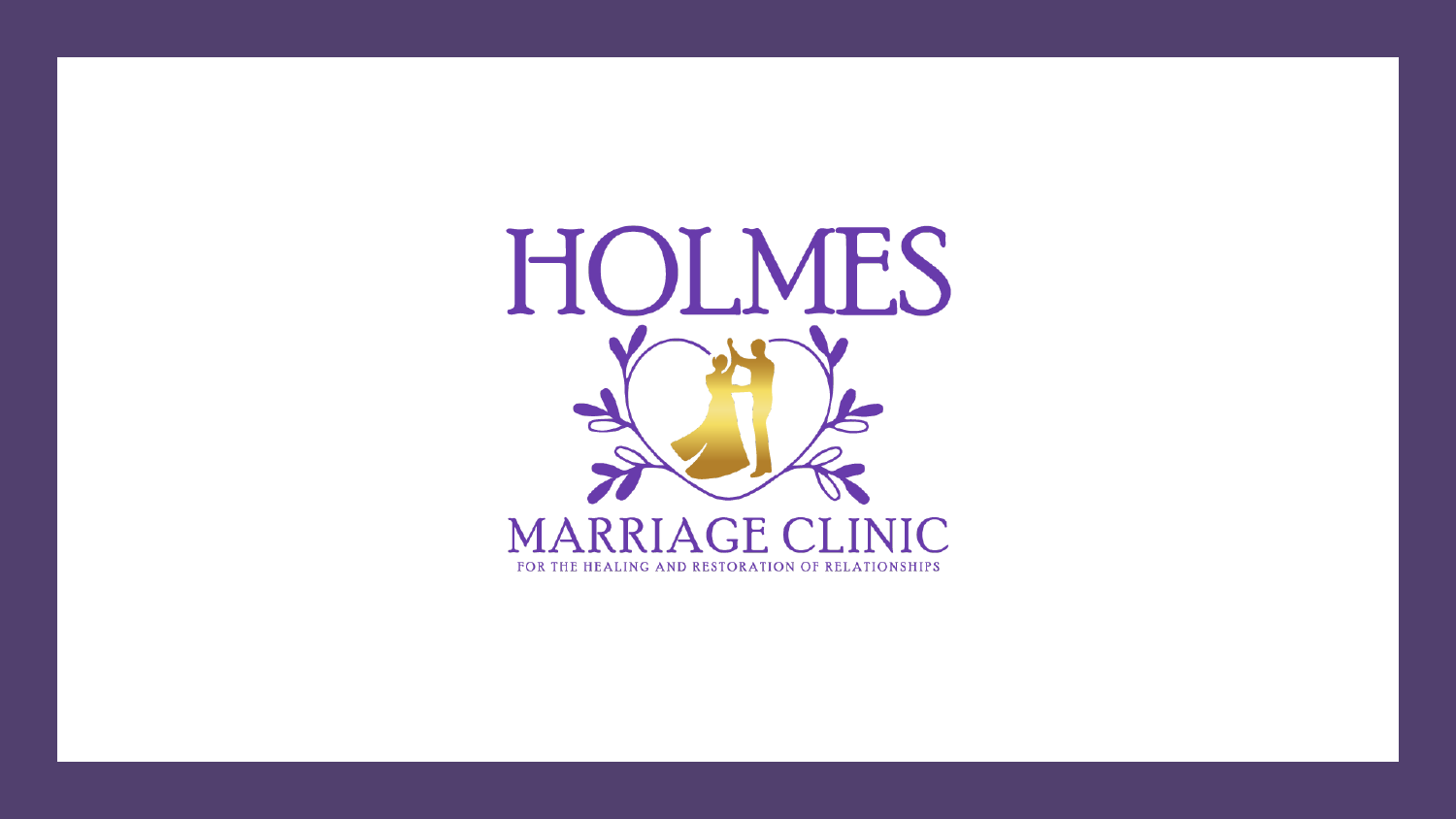

This time of huddling should be done once a week in a quiet place where you would not be disturbed.

Lower the lights, put some instrumental music on and make a promise to yourself that you would not take the bait ( Remember if you take the bait it'll escalate).

You will control you, no matter how difficult or "intrusive" the question you'll remain calm and respond. You will control your tone and your thoughts.

Manage the moment and build your communication skills. Let the answers bring clarity and when don't understand or it seems to be one of those extremely hot topics…table it for later. Guard your safe space and build it until it is able to handle even the "hot topic" take it nice and slow and build.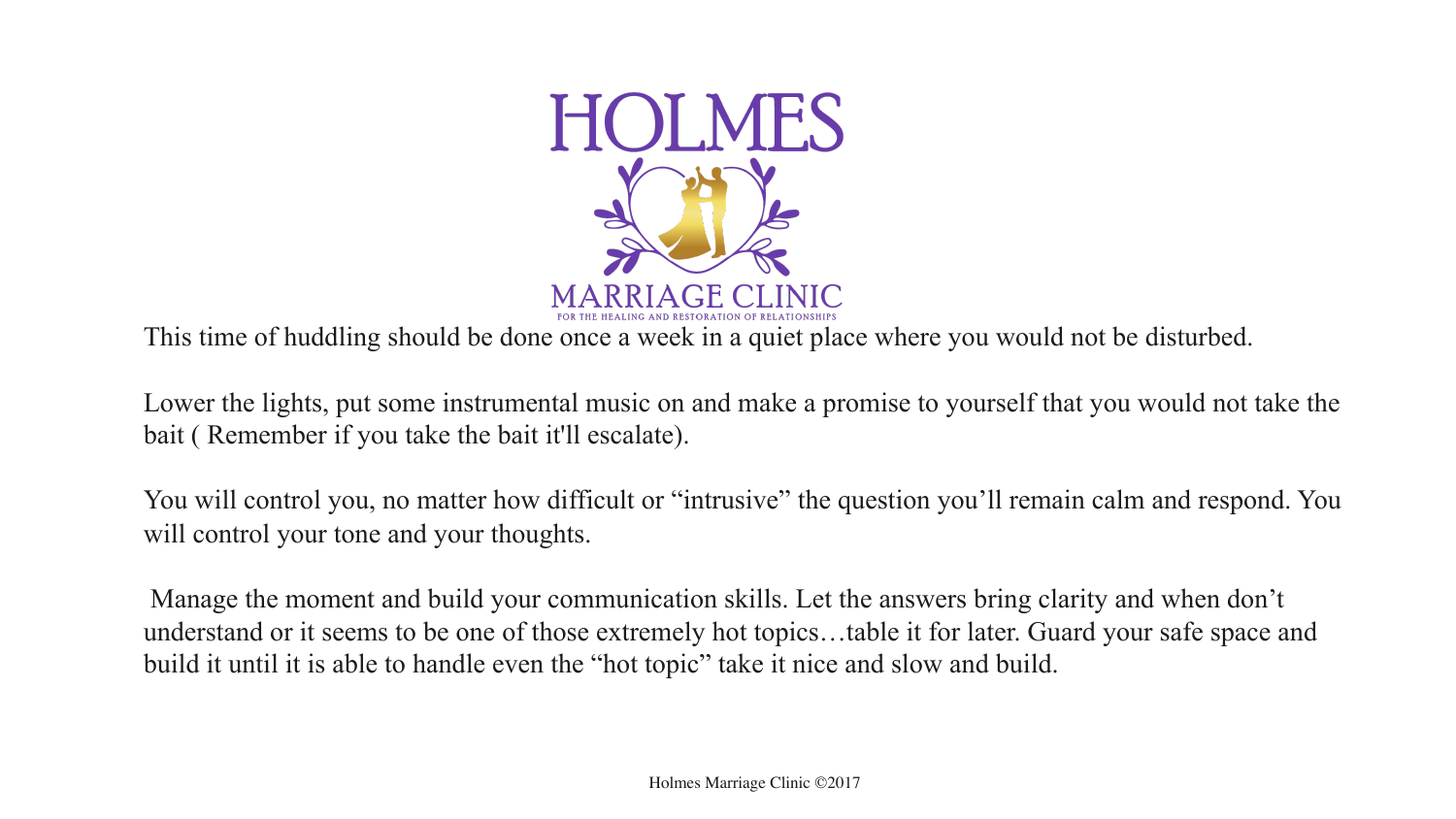# **Here Are your Questions (Ask Audibly)**

### **1. How do you feel about us today? Why do you feel that way?**

Keep this answer short and remember to connect by looking at each other. Don't allow pride to set in, this is not a time to jab, its a time to connect be honest but be kind. Get naked with your clothes on.

## **2. Is there anything that I could have done better last week?**

Remember that this would be done weekly, so we don't want to go to far back, and remember control how you say what you say and don't take the bait. (If you take the bait, it'll escalate) And only discuss one thing at a time.

### **3. Is there anything that I did well last week?**

This gets you in the habit of complementing each other for things that may seems small. It gives a nice warm feeling to know that your partner recognized your efforts.